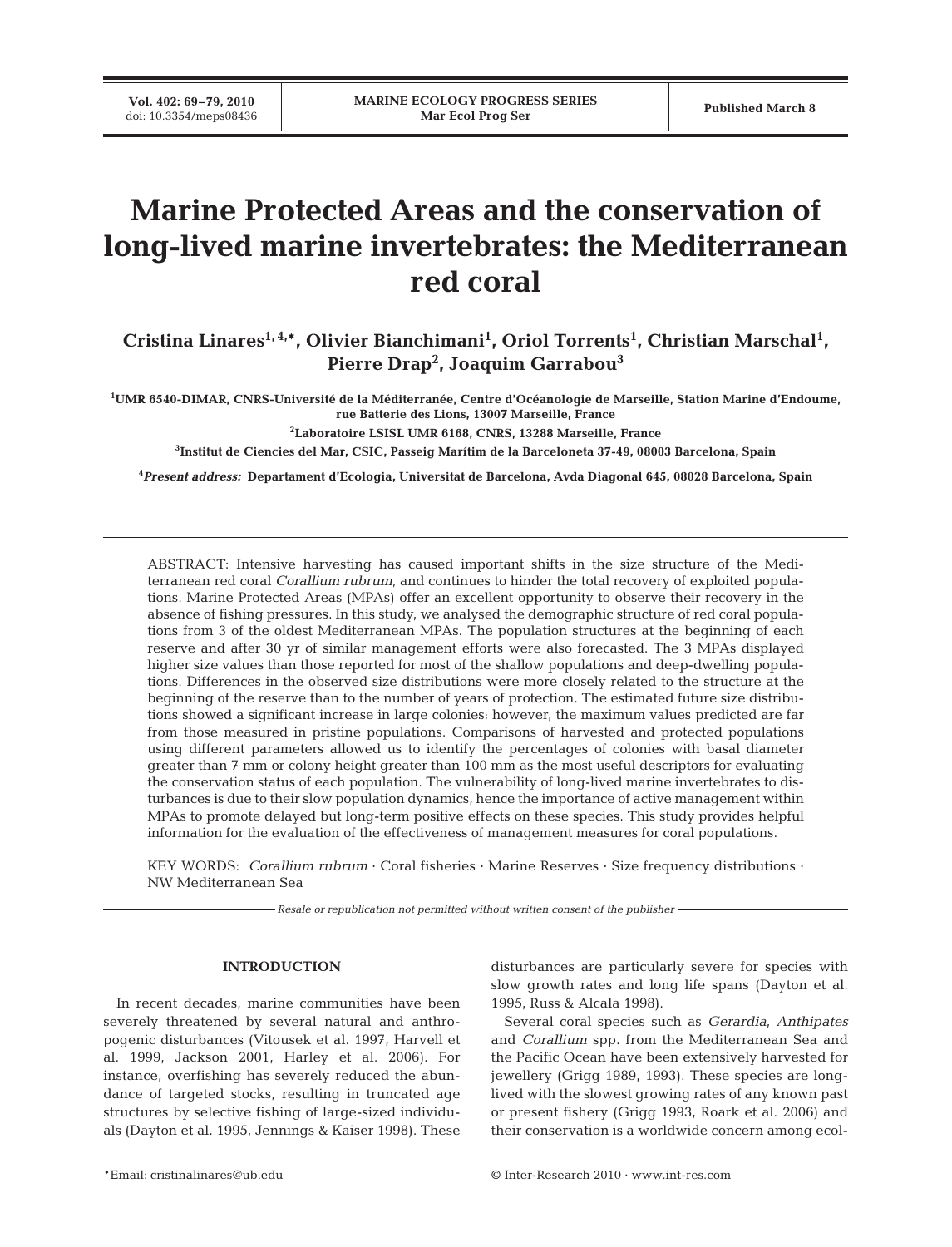ogists and managers (during recent years some attempts have been made to include the genus *Corallium* in Appendix II of CITES). Increasing our knowledge of long-term population trends under different disturbance scenarios is an essential prerequisite for the conservation and rational management of these organisms.

The Mediterranean red coral *Corallium rubrum* (Linnaeus, 1758) is a slow-growing, long-lived coral that can reach 50 cm in height and live for up to 100 yr (Garrabou & Harmelin 2002, Marschal et al. 2004). Intensive harvesting is the oldest and most significant disturbance for red coral populations, driving significant shifts in the size structure of shallow red coral populations in the Mediterranean Sea (Santangelo et al. 1993a, Tsounis et al. 2007). Although the overall Mediterranean yield has decreased from  $\sim 100$  t yr<sup>-1</sup> before the 1980s to an estimated  $\sim$  25 to 30 t yr<sup>-1</sup> during recent years (Tsounis et al. 2007), today, red coral fisheries (legal and illegal) continue to hinder the total recovery of exploited populations and most populations can be considered overfished.

Furthermore, recent large-scale mortality events linked to climate change have strongly affected shallow populations, posing new obstacles for the conservation of *Corallium rubrum* (Garrabou et al. 2001, 2009). The threat of global warming may be particularly significant for species already threatened by other local disturbances (McCarty 2001). The slow growth rates and recruitment limitations displayed by *C. rubrum* underline its vulnerability when faced with these events (Garrabou et al. 2001, Garrabou & Harmelin 2002) and emphasise the importance of active measures to manage coral fisheries.

During the last decade, several studies have contributed to the understanding of different aspects of the biology of *Corallium rubrum*, revealing the vulnerability of red coral populations to increasing disturbances (Marschal et al. 2004, Torrents et al. 2005, Tsounis et al. 2007, Torrents 2007 and references therein). Some of these studies have examined the red coral population structures at different sites and depths (Tsounis et al. 2006, Santangelo et al. 2007, Rossi et al. 2008), however, they provide little information regarding the conservation status of populations within Marine Protected Areas (MPAs).

Mediterranean marine reserves offer an excellent opportunity to observe the recovery of shallow red coral populations in the absence of fishing pressures. In general, MPAs have been regarded as efficient tools to maintain and manage fisheries. This protection also allows the enhancement of biodiversity conservation as well as the fulfilment of human needs (Hastings & Botsford 2003). Nevertheless, it is important to realise that the response to protection depends on the life history of the particular species in question, and in this sense, slow-growing species with infrequent or highly variable recruitment levels will probably respond much more slowly to reserve protection than shortlived, fast-growing species (Halpern & Warner 2002, Halpern 2003). Furthermore, the success of a target species within a MPA will also depend to some extent on the degree of exploitation and/or status of the species before the creation of the marine reserve, as these factors can potentially influence the speed and degree to which populations respond to protection (Halpern & Warner 2002). Due to the lack of results about the longterm protection effects on long-lived organisms, data on the effectiveness of older reserves is crucial for the design of future reserves (Parnell et al. 2005).

The oldest Mediterranean marine reserves harbouring red coral are around 20 to 30 yr old (Francour et al. 2001), offering an excellent opportunity to analyse the effects of MPAs on red coral populations. The limited data available indicate an increase in maximum size (Garrabou & Harmelin 2002) and a shift towards more mature populations at Medes Islands MPA (Tsounis et al. 2006). Despite these positive effects, colony sizes did not reach characteristic values of pristine populations estimated from museum specimens (Garrabou & Harmelin 2002), most likely as a result of other impacts such as poaching and diving, which do not allow their total recovery (Linares et al. 2003).

As widely recognised, coral harvesting (legal or illegal) principally threatens the largest colonies, so the presence of these colonies may provide information about the exploitation level of red coral populations. Additionally, it has been demonstrated that recreational diving can cause the unintended breakage of colonies of fragile organisms such as red coral (Garrabou et al. 1998, Linares et al. 2003, Coma et al. 2004). The slow growth rate of the red coral *Corallium rubrum* (Garrabou & Harmelin 2002, Marschal et al. 2004, Torrents 2007) suggests that full recovery of populations requires decades of effectively non-existent harvesting and other impacts. Therefore, the study of the red coral populations in MPAs is crucial to investigate the potential positive effects of protection, formulate reliable conservation goals and explore the potential duration needed to reach 'pristine' status for red coral populations. In particular, the analysis of size structure in red coral and other colonial invertebrates is frequently used to describe population processes and environmental effects because particular size patterns (changes in the skewness or kurtosis of the size frequency distributions) are expected to result from growth differences with respect to community structure and different disturbance histories (Meesters et al. 2001, McClanahan et al. 2008, Linares et al. 2008).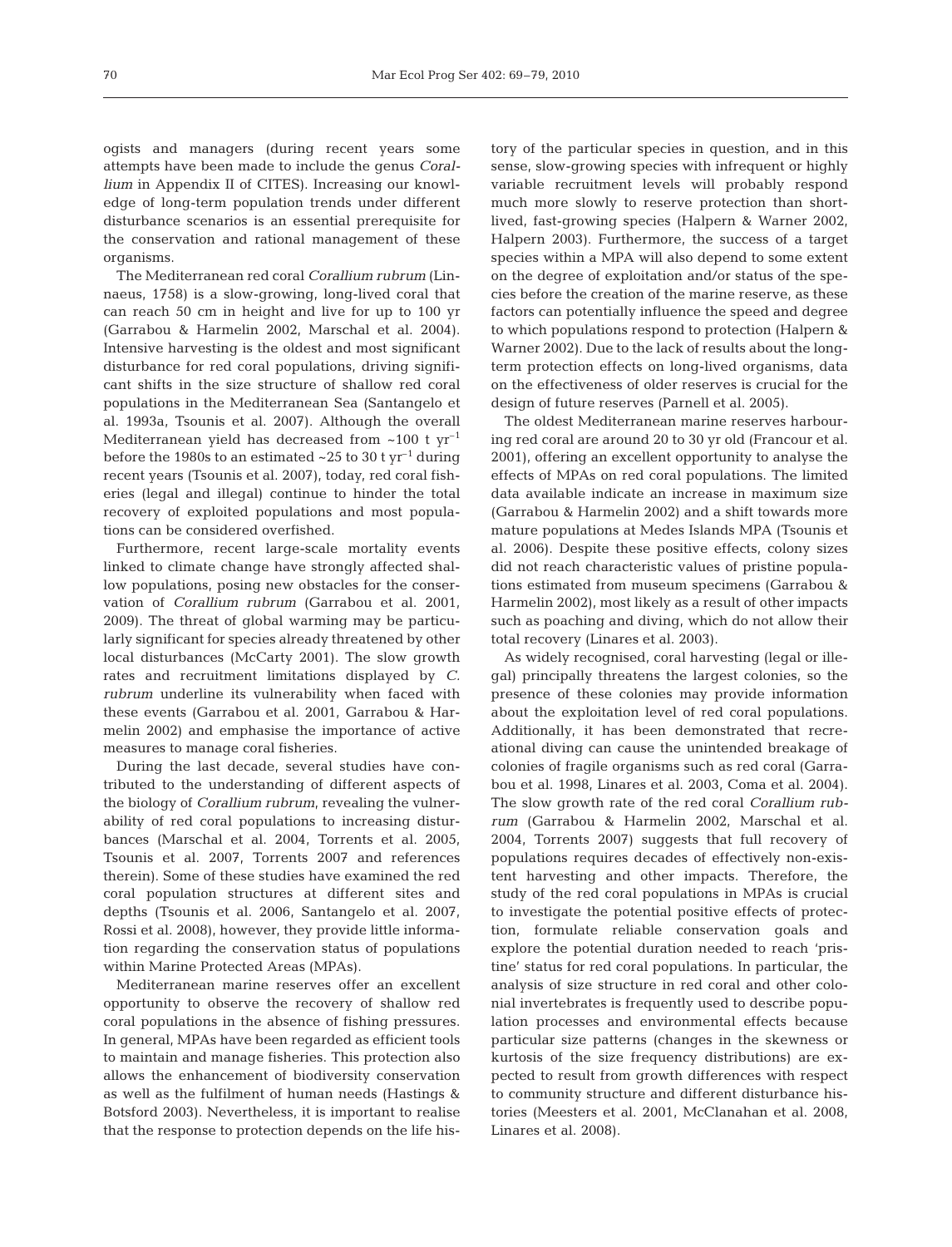In this study, we collected size distribution data from red coral populations in 3 of the oldest Mediterranean MPAs that harbour shallow red coral populations within areas where all kinds of human activities are prohibited except scientific surveys (Francour et al. 2001). Analysis of the size distributions of these red coral populations allowed us to address the following goals. First, to assess the current status of red coral populations not subjected to direct human disturbances (harvesting and frequent diving). Second, to explore the effects of initial population status as well as the expected mid-term effects of protection on red coral populations in the studied MPAs (by estimating past and future size structures). Third, to identify the descriptors that best detect the conservation status of red coral populations using a comparative analysis of available data from the literature of populations submitted to different degrees of protection.

## **MATERIALS AND METHODS**

**Study sites.** This study was carried out at 3 of the oldest Mediterranean MPAs: Scandola Nature Reserve, Cèrbere-Banyuls Nature Reserve and Carry-le Rouet Marine Protected Zone (Fig. 1). Scandola Nature Reserve, established in 1975, is located at Corsica Island and was specially created for conservation and scientific purposes. Cerbère-Banyuls Nature Reserve, established in 1974, encompasses 2 zones, a central zone where all activities are prohibited except for scientific pursuits and a peripheral zone where small-scale and recreational fishing and diving are permitted. Carry-le Rouet Marine Protected Zone was created in 1983 and



Fig. 1. Location of the 3 French Marine Protected Areas where red coral populations were studied

prohibits all activities except snorkelling, boating across the area and scientific surveys (Francour et al. 2001).

These 3 MPAs harbour shallow red coral populations at depths ranging from 19 to 25 m. Three populations located within the same depth range and in total protection zones, where all activities are prohibited, were selected for measurement. This choice avoided potential negative effects of frequent diving (Garrabou et al. 1998, Linares et al. 2003, Coma et al. 2004) on the recovery of populations and, thus, guaranteed that the disturbance regimes affecting these selected populations were equivalent.

**Red coral population structure in 30 yr old MPAs.** At each location, several permanent plots were set up using PVC screws fixed to holes in the rocky substratum. The plots were randomly selected within welldeveloped red coral populations. Each plot was variable in length, depending on the complexity of the substratum, and 40 cm wide. The total area covered in each site was about  $2 \text{ m}^2$ . Due to the fragility of the red coral colony, photographic sampling was used to study the current structure and population dynamics of this species. Transects were photographed using a NIKON D70 with a housing and 2 electronic strobes. In each sampling, a cord was deployed between the screws and  $20 \times 20$  cm quadrats assembled with a scale were sequentially positioned and photographed above and below the cord throughout the length of each transect. Two photographs from each quadrat (using 2 slightly different angles, ~30°) were used for analysis with photogrammetric techniques (Drap 1997). This technique allows measurements to be obtained in 3 spatial dimensions, thus considerably increasing the quantity and precision of the measures. From each photograph, we estimated the basal diameter, the maximum height and the number of branches of each colony, as well as the density of colonies within each quadrat. Sampling was carried out in November 2003 for the Scandola population and in June 2005 for the Banyuls and Carry-le-Rouet populations.

**Evaluation of protection effects of 30 yr old MPA red coral populations.** The size distributions at the declaration dates of the MPAs were reconstructed in order to evaluate how effectively MPAs achieve the expected shift towards increasing abundance of largesized colonies. For this reconstruction, growth rates estimated from different populations through a new ageing method developed for red coral (Marschal et al. 2004, Torrents 2007) were used. This reconstruction allowed us to analyse the population structure at the beginning of the declaration of each studied MPA, overcoming the general lack of historical demographic data. On the other hand, projections of population size structure 30 yr after the date of size structure sampling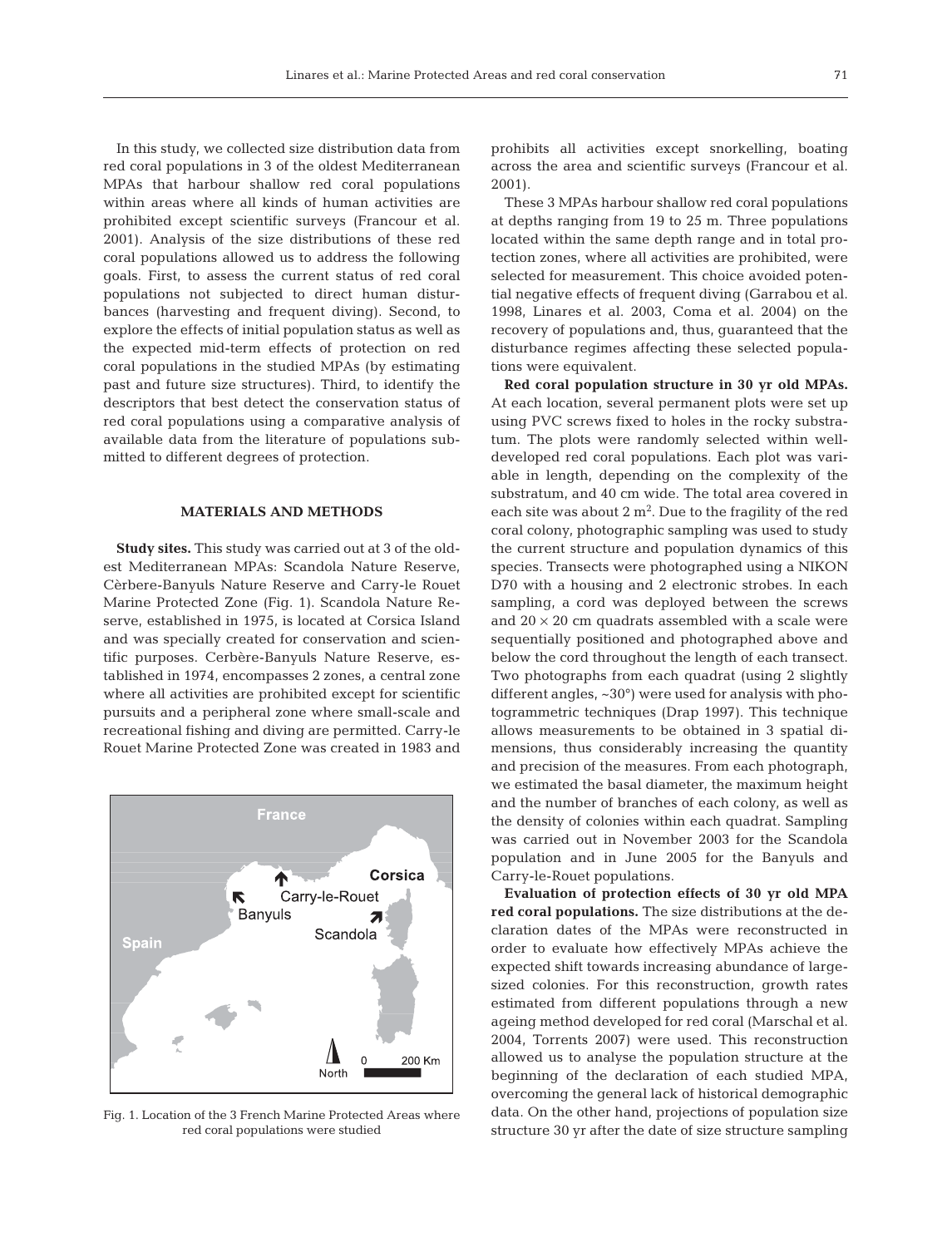were also performed to evaluate future effects of protection. These past and future estimations were performed from the size structure obtained at each study site and assuming a constant annual mortality rate of about 1% for all colony sizes, which is based on the long-term monitoring of a red coral population (Garrabou & Harmelin 2002) and uses the growth rates estimated at each location (Torrents 2007).

Growth rates were obtained from the analysis of annual growth rings revealed after staining the organic matrix in thin slabs obtained from basal colony sections. Prior to the observation of growth rings, the slabs were decalcified in 2% acetic solution for 4 to 5 h. After rinsing, the slabs were stained with Toluidine blue at 5% for 10 to 30 s before growth ring analysis. *In situ* labelling experiments of red coral colonies with calceine demonstrated the annual periodicity of growth rings observed with this new method (see Marschal et al. 2004 for further details). For the quantification of growth rates, 5 photographs enlarging 5 different areas from the colony section plus 1 photograph with an overall view were obtained. The photographs were taken with a stereomicroscope (Leica $\textcircled{C}$  MZ16) connected to both a computer and a video camera (Evolution™ LC Color – PLA662). All annual growth rates were obtained from stereomicroscope images analysed with Visilog<sup>©</sup> 6.0 – TNPC<sup>©</sup> 4.1 using appropriate calibrated images.

For each colony, annual growth rates were quantified by measuring the length of annual growth rings from the last 10 yr before sampling in 5 areas, i.e. 50 growth rates were obtained per colony. The average growth rate in each population was calculated from growth rates measured in 10 colonies. Therefore, for each population, growth rates were based on 500 annual growth rate measurements. In order to use annual diameter growth rate for the reconstruction and projection of size structures, the radial linear measures obtained from the analysis of photographs were multiplied by 2. Thus growth rate data provided in this study correspond to annual diameter growth rate  $(mm yr^{-1})$ .

Colonies collected for growth rate measurements were sampled in 2003 in Carry-le-Rouet and in 2004 in Scandola. Growth rates obtained at Scandola and Carry-le-Rouet MPAs ranged between 0.132 and  $0.135$  mm yr<sup>-1</sup> (Torrents 2007). No data on growth rates were available for the Banyuls population. For this population, we instead used the mean growth rate  $(0.15 \text{ mm yr}^{-1})$  obtained from the study of 12 red coral populations analysed along French NW Mediterranean coasts (see Torrents 2007 for further information). Bearing in mind that Torrents (2007) showed a low variability in growth rates among populations, we contend that the lack of an annual growth rate for the Banyuls population does not introduce any meaningful bias into our estimates.

**Assessing the conservation status of red coral populations.** To evaluate the effects of protection from harvesting and frequentation, we compared our data with results obtained from the literature for populations submitted to harvesting and/or frequentation (demographic data from 11 red coral populations located in Italy, France and Spain — only 1 [Medes Islands] found in a marine reserve — were compiled; see Table 2). The descriptors used for this comparison were (1) the mean and maximum values of basal diameter and maximum height, (2) the mean diameter and height obtained from the 30 largest colonies, since these have been noted as useful indicators in a previous study (Garrabou & Harmelin 2002), and (3) the percentage of colonies with basal diameter greater than 7 mm (the minimum legal size of harvesting according to current Spanish regulations, note that no restrictions regarding the size of harvested colonies exist in France) and the percentage of colonies with height higher than 100 mm. Pearson's product-moment correlation (Sokal & Rohlf 1995) was used to examine the relationships between different descriptors.

# **RESULTS**

#### **Red coral populations in 30 yr old MPAs**

Colony density was highly variable among the 3 studied populations (ranging between 5.5 and 1.9 colonies per 400  $\text{cm}^2$ , Table 1). Similarly, the mean number of branches also showed significant differences among populations (between 6 and 13 branches per colony; Kruskal-Wallis test, p < 0.01), but in con-

Table 1. *Corallium rubrum*. *Characteristics* of studied populations: depth, number of colonies (N), density (number of colonies per 400 cm $^2$  quadrats; number of colonies per m $^2$ ), basal diameter (mm), maximum height (mm) and number of branches

| Site     | Depth     | N   |      |      | N per quadrat $\rm{N} \, \rm{m}^{-2}$<br>Basal diameter |      |      |      |      | Height    |            | No. of branches |           |     |
|----------|-----------|-----|------|------|---------------------------------------------------------|------|------|------|------|-----------|------------|-----------------|-----------|-----|
|          |           |     | Mean | – SD | Mean                                                    | Mean | - SD | Max  | Mean | <b>SD</b> | Max        | Mean            | <b>SD</b> | Max |
| Banyuls  | $23 - 25$ | 109 | 5.5  | 2.7  | 137                                                     | 5.9  | 3.1  | 16.9 | 66.7 |           | 37.6 166.3 | 6.7             | 6.4       | -41 |
| Carry    | $24 - 25$ | 89  | 1.9  | 2.8  | 47                                                      | 6.2  | 4.8  | 19.1 | 74.3 | 46.5      | 152.6      | 13.5            | 12.1      | 42  |
| Scandola | $19 - 22$ | 166 | 2.8  | 2.5  | 70                                                      | 8.9  | 5.8  | 29.7 | 67.2 | 41.5      | 168.5      | 8.3             | 7.8       | 45  |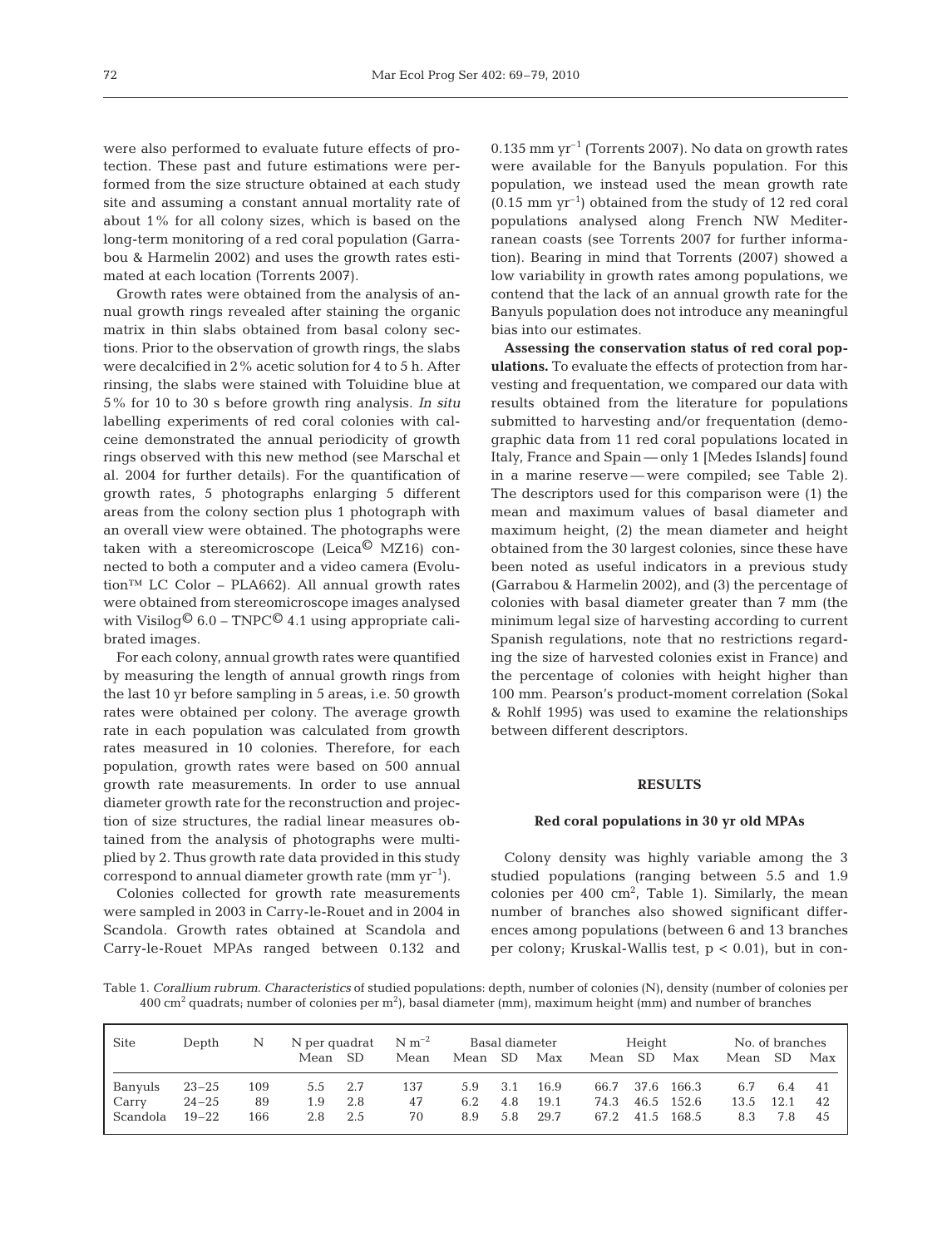trast the maximum values recorded (around 40 to 45 branches) were similar at the 3 locations (Table 1).

The mean diameter obtained in the Scandola MPA (8.9 mm) was higher than the values recorded for the Banyuls and Carry-le-Rouet MPAs (5.9 and 6.2 mm, respectively). The Scandola population also displayed marked differences with respect to the maximum colony size (29.7 mm basal diameter). Significant differences were found among the 3 studied populations (Kruskal-Wallis test, p < 0.001) (Table 1). Regarding colony height, the 3 studied populations showed similar values for mean colony height (between 66.7 and 74.3 mm) and maximum colony height (between 152.6 and 168.5 mm) (Table 1). No significant differences were found for colony height (Kruskal-Wallis test, p = 0.480).

The basal diameter frequency distributions of the 3 studied populations are shown in Fig. 2a. The Banyuls and Scandola populations showed more or less bellshaped structures, unlike that obtained for Carry-le-Rouet which displayed the highest proportion of very small colonies (18% of colonies with basal diameter < 1 mm; Fig. 2a). Differences in the frequency distribution of colony height were also observed among the 3 locations (Fig. 2b). The Banyuls and Scandola populations showed similar distributions, while the Carryle-Rouet height frequency distribution was markedly different, displaying a bimodal distribution (Fig. 2b).

# **Evaluation of protection effects on red coral populations in 30 yr old MPAs**

The differences between the present and past size frequency distributions estimated for the beginning of each MPA was highlighted in the case of the Banyuls MPA (Fig. 3). At the creation of this MPA (1974), the red coral population showed a size distribution remarkably skewed to the right, with the lowest proportion of colonies with basal diameters greater than 7 mm (6 vs. 30% in the past and current distributions, respectively). In contrast, the past and current size distributions in the Carry-le-Rouet and Scandola MPAs did not show strikingly differences, especially regarding the proportion of colonies with basal diameters larger than 7 mm (33 vs. 42% in Carry-le-Rouet MPA and 36 vs. 54% in Scandola MPA) (Fig. 3).

A comparison of the present and the estimated future size distributions showed a significant change regarding the proportion of the largest colonies in each population (Fig. 3). According to this estimation, there was a ~5-fold increase in the proportion of colonies with basal diameters larger than 15 mm in Banyuls (from 1 to 5% of the colonies) and Carry-le-Rouet (from 5 to 21%), whereas the estimated increase in Scandola was 2-fold (from 14 to 25%). The maximum basal diameters expected for each of the study locations were 20.8, 23.1 and 33.6 mm for Banyuls, Carry-le-Rouet and Scandola populations, respectively.

# **Assessing the conservation status of red coral populations**

At the 3 study locations, mean values for both size descriptors (mean basal diameter and mean maximum height) were higher than those described for the harvested populations (Table 2). The Italian and 2 French harvested populations showed the lowest values for basal diameter and colony height, except for the mean colony height (69.3 mm) found for the Italian population. Surprisingly, however, the maximum values for basal diameter (32 mm) and colony height (200 mm) were measured in harvested populations located along the NE Spanish littoral (Table 2).

When analysing the mean basal diameter and colony height for the 30 largest colonies at each location, differences between harvested and non-harvested populations were found depending on the descriptor used. Regarding the basal diameter, the Scandola population showed a strikingly high mean diameter (18.6 mm) in comparison to all other populations (Table 2). However, the mean basal diameter for the largest colonies in the Banyuls and Carry-le-Rouet populations were similar to those found in harvested and non-harvested (Medes Islands) sites along the NW Spanish coast (ranging between 9.8 and 13.7 mm, Table 2). With respect to the mean colony height of the largest colonies, the values found for the 3 MPAs as well as for Medes Islands (ranging between 111.3 and 130.5 mm) were higher than the values reported for harvested populations (from 38.5 to 98.3 mm, Table 2).

The proportion of the colonies with basal diameters greater than 7 mm showed a clear-cut pattern between harvested and non-harvested populations. The 3 studied MPA populations and the Medes Islands population displayed values (between 30 and 54%) much higher than those obtained for harvested populations (between 0.2 and 13.1%; Table 2). Moreover, the proportion of colonies with a height higher than 100 mm estimated in the 3 studied populations (between 18 and 31%) was strikingly higher than both the harvested populations and the Medes Islands population (lower than 1.5% of the colonies, Table 2).

The mean basal diameter showed a significant correlation with the percentage of colonies with basal diameters larger than  $7 \text{ mm}$  (r = 0. 918, p < 0.001) as well as with the mean basal diameter obtained from the 30 largest colonies of each population ( $r = 0$ . 879,  $p <$ 0.001) (Fig. 4a,b), showing a clear distinction between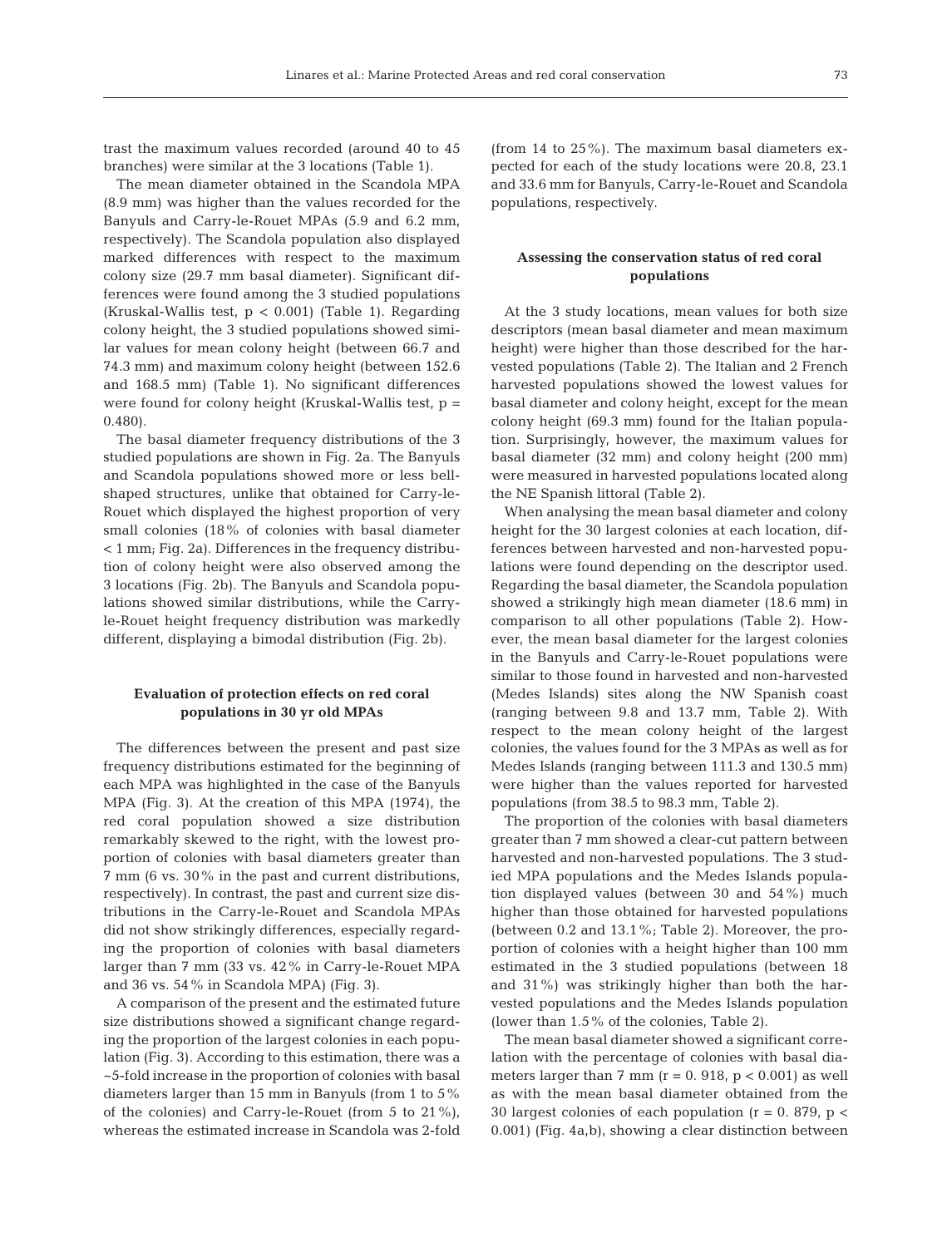

Fig. 2. *Corallium rubrum.* Size frequency distributions of the 3 studied populations. (a) Basal diameter. (b) Maximum height. N = number of colonies measured in each study location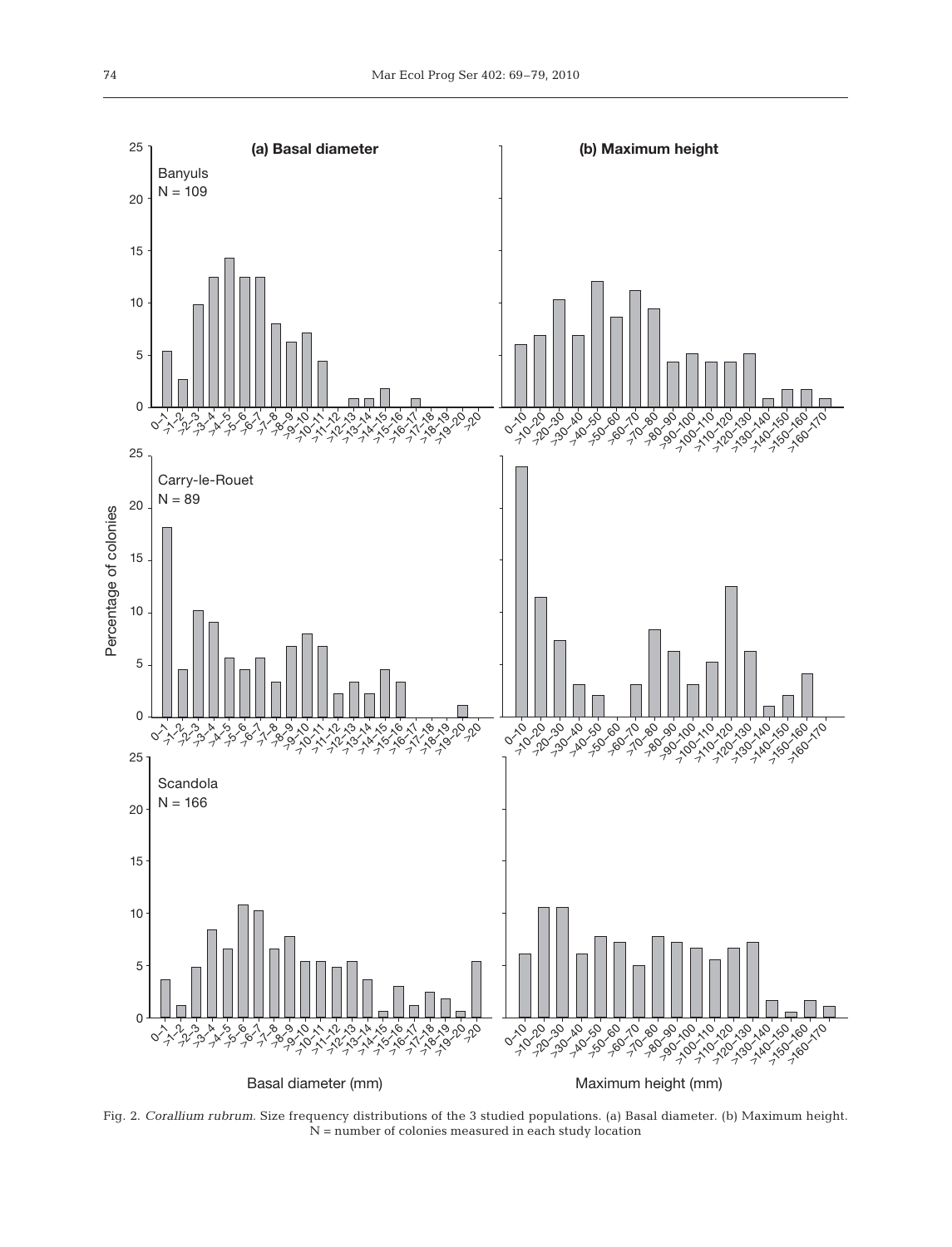

Fig. 3. *Corallium rubrum.* Current and predicted past and future size frequency distributions based on estimated growth rates

harvested and non-harvested populations. Similarly, mean colony height showed a significant relationship with both the percentage of colonies with height greater than 100 mm ( $r = 0.945$ ,  $p < 0.001$ ) and the mean colony height obtained from the 30 largest colonies ( $r = 0.849$ ,  $p < 0.001$ ) (Fig. 4c,d). In this case, both relationships showed a clear separation between the 3 studied MPAs and the rest of the coral populations, including the Medes Islands MPA (Fig. 4c,d).

## **DISCUSSION**

This study provides valuable demographic data to help infer the long-term effects of effective protection on red coral populations at 3 of the oldest Mediterranean MPAs (Francour et al. 2001), which encompass an important geographic scale (up to about 450 km). The 3 studied MPAs harbour well-developed red coral populations at shallow depths, showing remarkable values for mean basal diameter and colony height as compared to the values reported for most of the shallow red coral populations studied to date (Garrabou et al. 2001, Bianchimani 2005, Tsounis et al. 2006, Santangelo et al. 2007). Similarly, the size frequency distributions observed at the 3 MPAs showed a high proportion of colonies in the largest diameter and height classes, especially in the Scandola MPA, in contrast to the size distributions reported in previous studies (Garrabou & Harmelin 2002, Bianchimani 2005, Tsounis et al. 2006, Santangelo et al. 2007). On the other hand, the density values obtained for the 3 studied populations (ranging between 47 and 137 colonies  $m^{-2}$ ) were similar to those reported for shallow red coral populations along the NW Spanish coastline (mean density about 127 colonies  $m^{-2}$ , Tsounis et al. 2006) but strikingly lower than the values reported for populations at a similar depth range in the Ligurian Sea (ranging between 300 and 5247 colonies  $m^{-2}$ , Santangelo et al. 1993b, Bramanti 2003, Bavestrello et al. 2009). These differences can be explained by the high recruitment rates observed for the Italian red coral populations (Bramanti et al. 2007), which differ greatly from those reported for several Spanish and French populations (Garrabou et al. 2001, Garrabou & Harmelin 2002, Linares et al. 2003). Therefore, population dynamics differed across geographic areas, diverging from the expected trade-off between recruitment and lifespan reported for terrestrial and marine long-lived organisms (Forbis & Doak 2004, Franco & Silvertown 2004, Linares et al. 2007)

The sizes of red coral colonies observed in the 3 studied MPAs point out that the protection measures established between 22 and 31 yr ago have allowed for the conservation of populations with exceptionally large colonies in shallow waters, which are currently quite scarce along the NW Mediterranean coast. Although it is obvious that shallow populations are exposed to greater harvesting intensity, recent remotely operated vehicle (ROV) surveys of deep red coral populations at Cap de Creus (Spain) and the Calabrian coast (Italy) showed that the mean diameter, maximum height and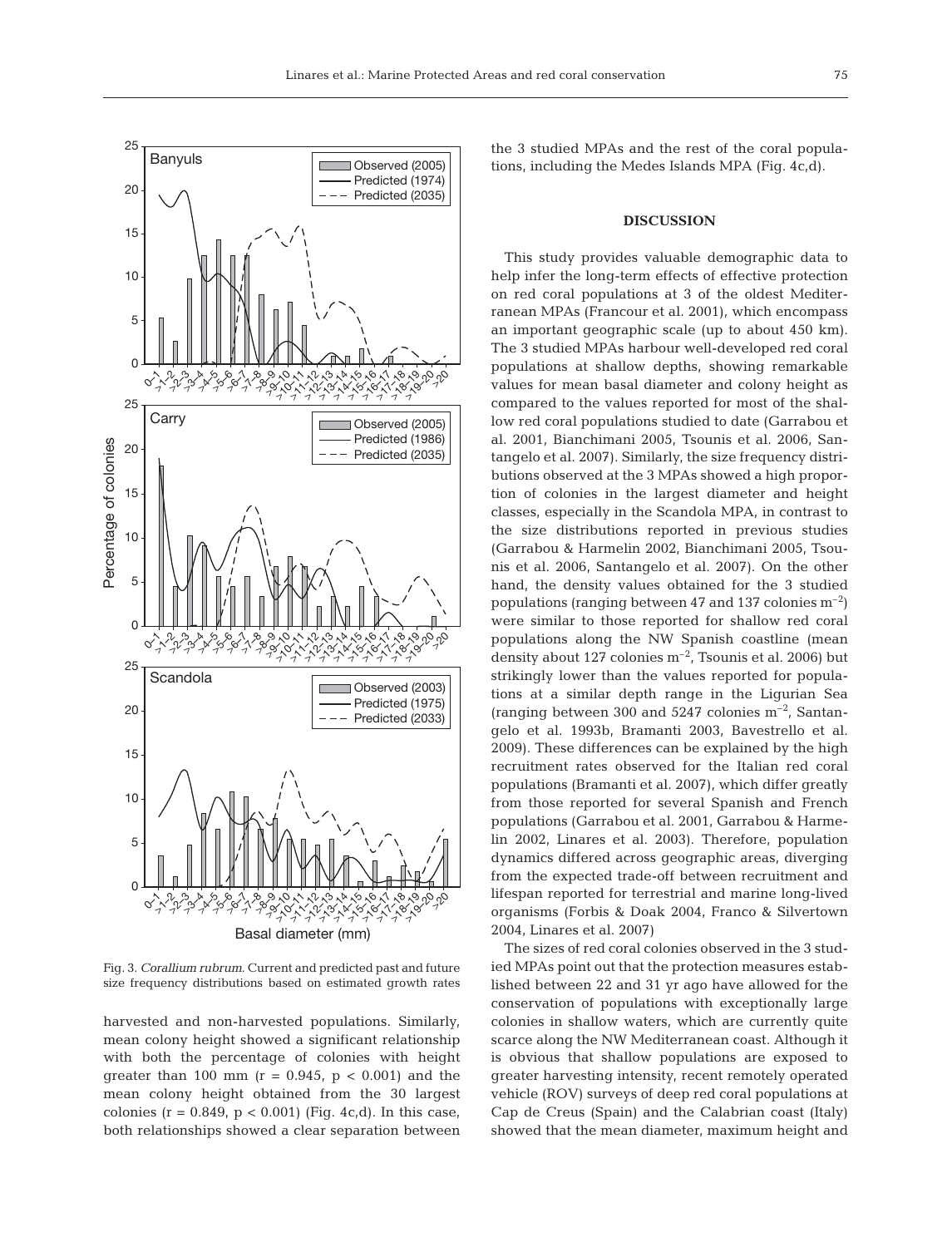|      | Table 2. <i>Corallium rubrum</i> . Comparison of different size descriptors obtained from the 3 studied populations and 9 shallow red coral<br>populations obtained from the literature. $D =$ basal colony diameter, $H =$ maximum colony height |  |                            |  |      |                                   |  |  |  |  |  |
|------|---------------------------------------------------------------------------------------------------------------------------------------------------------------------------------------------------------------------------------------------------|--|----------------------------|--|------|-----------------------------------|--|--|--|--|--|
| Site |                                                                                                                                                                                                                                                   |  | Country Depth Harvest Mean |  | Max. | Mean 30 largest % colonies Source |  |  |  |  |  |

| Site                                                                                                                    | Country                                            | Depth<br>(m)                                                              | Harvest                                | D                                      | Mean<br>(mm)<br>Н                            | D                                | Max.<br>(mm)<br>Н                      | D                                                    | Mean 30 largest<br>colonies (mm)<br>Н         | D ><br>7 mm                               | % colonies<br>H ><br>$100 \text{ mm}$             | Source                                                                                                                                             |
|-------------------------------------------------------------------------------------------------------------------------|----------------------------------------------------|---------------------------------------------------------------------------|----------------------------------------|----------------------------------------|----------------------------------------------|----------------------------------|----------------------------------------|------------------------------------------------------|-----------------------------------------------|-------------------------------------------|---------------------------------------------------|----------------------------------------------------------------------------------------------------------------------------------------------------|
| Banyuls<br>Carry-le-Rouet<br>Scandola                                                                                   | France<br>France<br>France                         | $23 - 25$<br>$24 - 25$<br>$19 - 22$                                       | No<br>No.<br>No.                       | 5.9<br>6.2<br>8.9                      | 66.7<br>74.3<br>67.2                         | 16.9<br>19.1<br>29.7             | 166.3<br>152.6<br>168.5                | 9.8<br>11.9<br>18.6                                  | 117.1<br>122.9<br>130.5                       | 30.3<br>42.1<br>54.2                      | 18.9<br>31.2<br>24.5                              | Present study<br>Present study<br>Present study                                                                                                    |
| Medes Islands<br>Northern Cap de Creus<br>Eastern Cap de Creus<br>Southern Cap de Creus<br>Coast Montgrí<br>Coast Begur | Spain<br>Spain<br>Spain<br>Spain<br>Spain<br>Spain | $15 - 48$<br>$15 - 49$<br>$7 - 40$<br>$11 - 45$<br>$13 - 32$<br>$18 - 32$ | No.<br>Yes<br>Yes<br>Yes<br>Yes<br>Yes | 6.7<br>5.3<br>4.4<br>5.2<br>4.9<br>4.8 | 38.7<br>34.5<br>33.8<br>27.9<br>30.7<br>26.7 | 21<br>21<br>32<br>20<br>25<br>14 | 190<br>160<br>130<br>200<br>100<br>110 | 13.7<br>13.6<br>13.1<br>11.6<br>11.3<br>9.8          | 111.3<br>98.3<br>89.6<br>89.6<br>64.1<br>75.6 | 31.1<br>13.1<br>4.8<br>10.4<br>8.2<br>6.8 | 1.3<br>0.4<br>0.2<br>0.2<br>$\overline{0}$<br>0.1 | Tsounis et al. (2006)<br>Tsounis et al. (2006)<br>Tsounis et al. (2006)<br>Tsounis et al. (2006)<br>Tsounis et al. (2006)<br>Tsounis et al. (2006) |
| Ile Maire, Grotte Corail,<br>Marseille<br>Ile Plane, Grotte Pérès,                                                      | France<br>France                                   | $15 - 18$<br>$13 - 15$                                                    | Yes<br>Yes                             | $3.5^{\circ}$<br>3.9                   | 26.5<br>20.4                                 | 7.3<br>21.2                      | 64.5<br>51.8                           | 5.4<br>7.5                                           | 44.4<br>38.5                                  | 0.4<br>2.8                                | $\Omega$<br>$\Omega$                              | Bianchimani (2005)<br>Bianchimani (2005)                                                                                                           |
| Marseille<br>Ile Riou, Moyade,<br>Marseille<br>Sormiou, Figuier,                                                        | France<br>France                                   | $20 - 25$<br>$15 - 20$                                                    | Yes<br>Yes                             | $\overline{\phantom{0}}$<br>$\equiv$   | 37.8<br>26.7                                 | $\overline{\phantom{0}}$         | 100<br>100                             | $\overline{\phantom{0}}$<br>$\overline{\phantom{0}}$ | 70<br>49                                      | -                                         | $\overline{0}$<br>$\overline{0}$                  | Garrabou et al. (2001)<br>Garrabou et al. (2001)                                                                                                   |
| Marseille<br>Calafuria, Livorno                                                                                         | Italy                                              | $20 - 45$                                                                 | Yes                                    | 3.9                                    | 69.3                                         | $8 - 9$                          | $\overline{\phantom{0}}$               | 5.3                                                  |                                               | 0.2                                       | $-$                                               | Santangelo et al. (2007)                                                                                                                           |



Fig. 4. *Corallium rubrum.* (a) Relationship between the mean basal diameter and the percentage of colonies displaying basal diameters > 7 mm. (b) Relationship between the mean basal diameter and the mean basal diameter obtained from the 30 largest colonies at each location. (c) Relationship between the mean colony height and the percentage of colonies displaying heights > 100 mm. (d) Relationship between the mean colony height and the mean colony height obtained from the 30 largest colonies at each location. Data were obtained from the 3 studied populations (closed symbols:  $\bullet$  Scandola,  $\blacktriangle$  Carry-le-Rouet, Banyuls) and 11 red coral populations (open symbols:  $\Box$  non-harvested and  $\Diamond$  harvested) compiled from the literature (see Table 2 for reference list)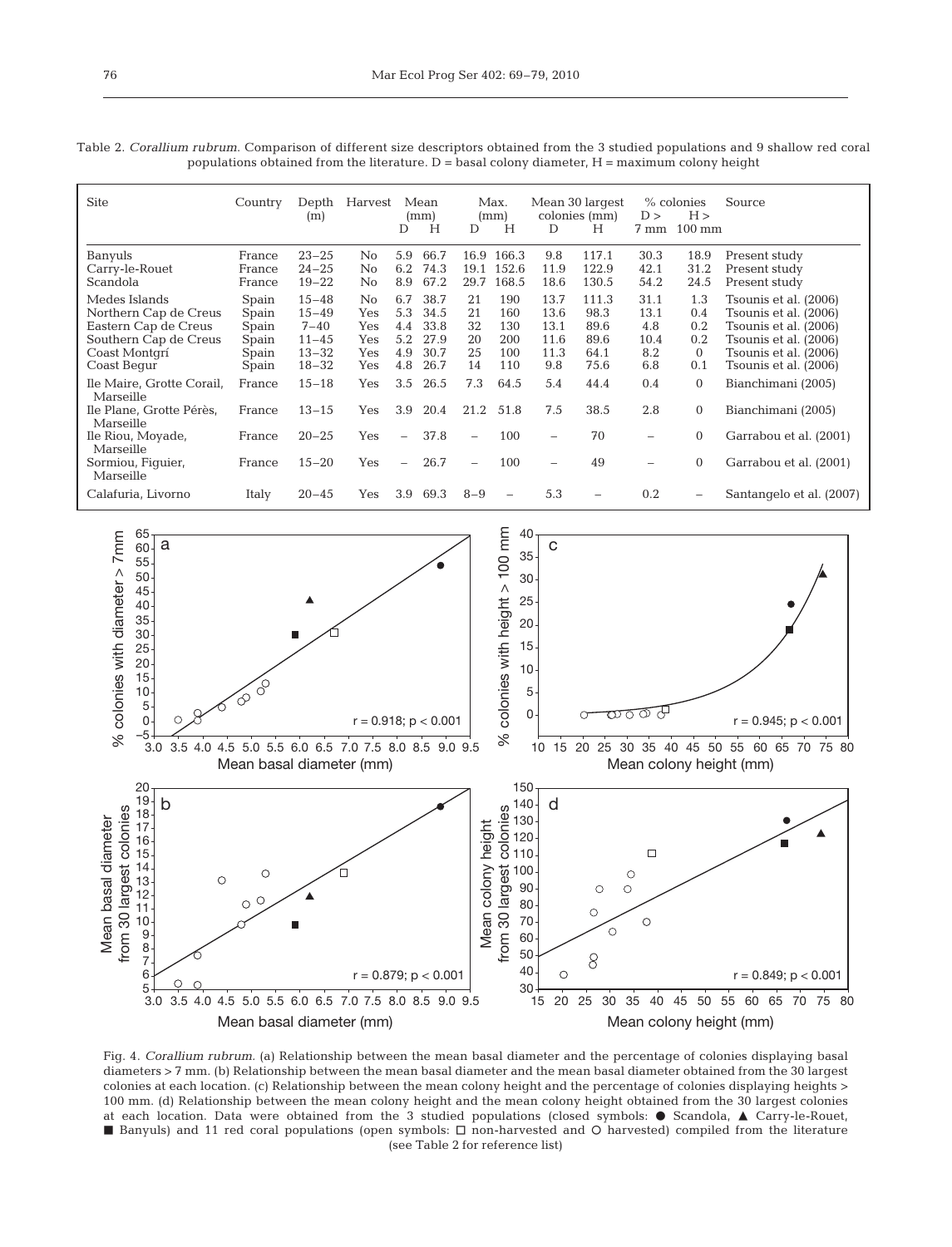density of different populations below 50 m (about 6 to 9 mm in diameter, 50 to 60 mm in height and around 50 colonies m–2, Rossi et al. 2008, Angiolillo et al. 2009) were quite similar to those measured in this study. The similarity of these results emphasises 2 points: (1) the effectiveness of the old MPAs, where harvesting activity is totally forbidden, and (2) the disagreement regarding the clear distinction between shallow populations (up to 50 m depth, characterised by high density and small colony size) and deep populations (characterised by low density and high colony size) suggested by previous studies (Tsounis et al. 2007, Rossi et al. 2008, Bavestrello et al. 2009). This observation suggests that the lack of a baseline for pristine marine ecosystems (Knowlton & Jackson 2008) is particularly important for the Mediterranean red coral populations.

The ability of the MPAs to achieve the expected conservation goals depends largely on the population structure present when the MPA was declared. Unfortunately, no surveys of red coral populations were conducted prior to the establishment of the studied reserves in order to facilitate a BACI (before-after control impact) study, as is the case for many older reserves elsewhere (Halpern 2003). In this study, we attempted to overcome the lack of data available on the establishment of the 3 studied MPAs by estimating the former size frequency distribution using growth rates obtained in a previous study (Torrents 2007). It is reasonable to consider that this approximation might lead to an underestimation of the past size distributions because mortality and recruitment rates in the past were not measured. However, bearing in mind that data available for red coral indicate low recruitment rates and low natural mortality rates for decades (less than 1%, Garrabou & Harmelin 2002, J. G. Harmelin et al. unpubl. data), the range of sizes and the size frequency distributions of large colonies estimated at the beginning of the MPAs can be considered reliable estimations.

As has been demonstrated for fish species, the positive effects of marine reserves are linked to the time elapsed since the establishment of protection (Claudet et al. 2008). However, it is important to note that the differences among the size distributions observed at the 3 MPAs, given the long life span and slow dynamics of this species, are more related to the size distributions in place at the beginning of each MPA (Fig. 3) and, probably, to different recruitment rates than to the number of years of protection. In this sense, the Banyuls population showed starker differences between current and predicted past size distributions than the other 2 studied populations, owing to the probable size distribution at the beginning of the reserve (characterised by a large proportion of the smallest size classes and the low presence of large colonies). In contrast, in the Carry-le-Rouet and Scandola populations, the differences between the current and predicted past size distributions were less significant, probably due to the presence of colonies within all size classes. However, the protective measures have allowed the conservation of exceptionally large colonies in both MPAs.

In order to assess the conservation goals that can be expected of each MPA, we estimated the future size distribution after another 30 yr of protection. Following the argument outlined above, this method does not provide information on the proportion of small colonies incorporated into the population during these years. However, this approximation forecasts the size of large colonies expected after 30 yr of continued management efforts and may provide reliable information on the potential sizes reached by red coral colonies in populations protected from harvesting. This approach showed that the largest colony size would increase by about 4 mm in basal diameter in 30 yr, highlighting the slow response to protection due to the slow growth rate displayed by this species. Given the longevity of this species (more than 100 yr, Garrabou & Harmelin 2002, Marschal et al. 2004), it seems reasonable to speculate that 20 yr of protection are not sufficient to reach the size of pristine populations. The sizes of colonies collected in 1962 at Cap de Creus at 25 to 30 m depth (the largest maximum basal diameter was 45 mm) attest that colony size was considerable larger in shallow-water habitats than the observed and expected future values found for these 3 MPAs (Garrabou & Harmelin 2002).

In spite of the uncertainty inherent in these estimations, the past and future projections for these populations could be valuable for managers of MPAs containing red coral populations, as they delineate the length of time needed to detect positive responses to protection. However, it is important to realise that other environmental and biological factors can have significant effects on the red coral populations. Thus, the size parameters obtained in sites like the Scandola MPA may not be achieved in other protected locations despite the implementation of the most effective management actions.

The comparison of harvested and protected red coral populations using different size parameters also allowed us to identify the most informative descriptors for evaluating conservation status. Since harvesting and poaching principally threaten the largest and most attractive colonies, focusing the analysis on the largest colonies observed in the populations may be a good way to determine the exploitation level (see below). In this sense, clear-cut differences between harvested and non-harvested populations were obtained by measuring the maximum basal diameter and height of the largest colonies in several populations along the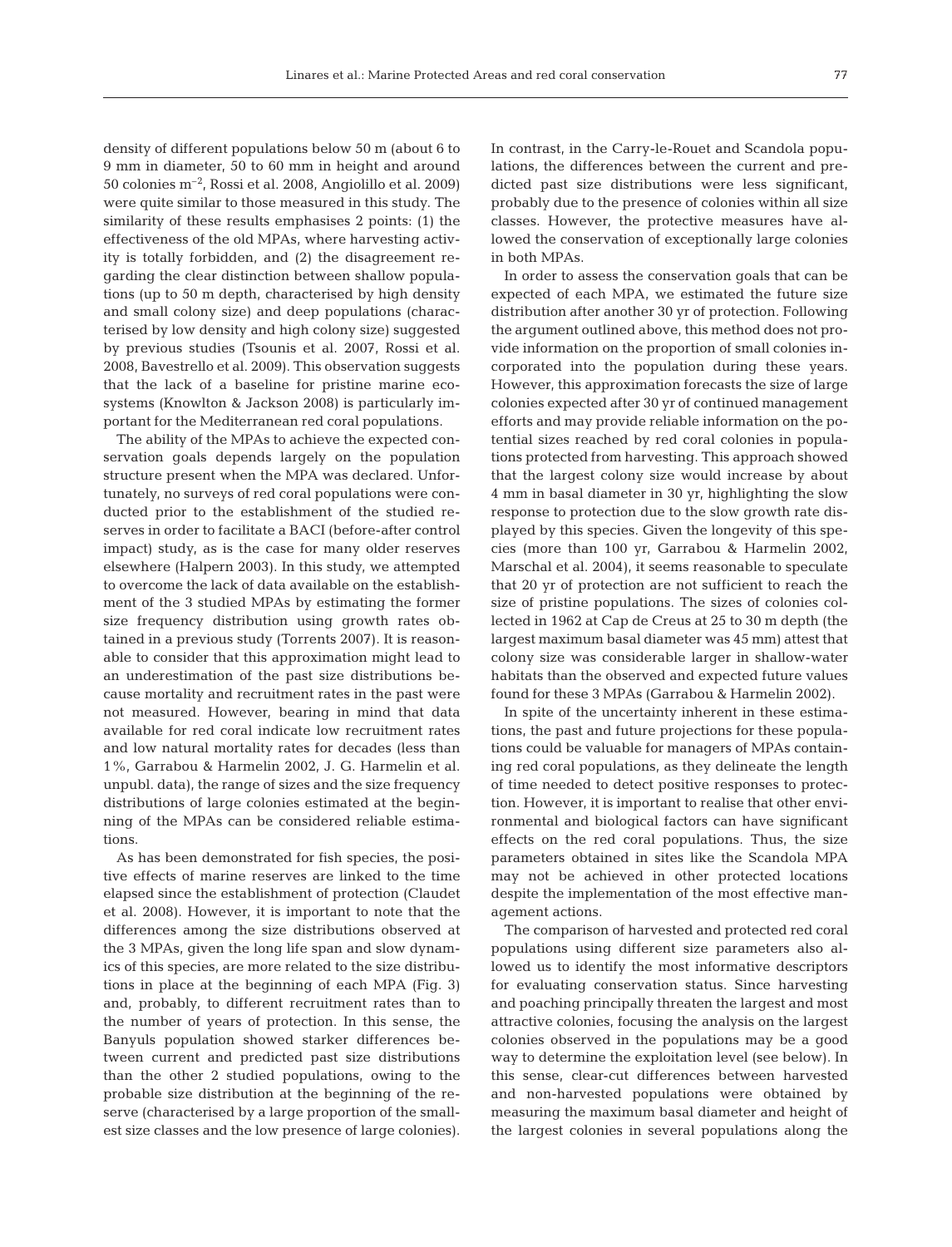French coast (Garrabou & Harmelin 2002). In this study, however, the maximum values of basal diameter and height obtained from all colonies studied did not show striking differences between protected and exploited populations (Table 2).

In contrast, another descriptor based on basal diameter yielded useful results. The proportion of colonies with basal diameters greater than 7 mm was clearly different between protected and unprotected red coral populations (Fig. 4a). This analysis has thus provided a useful measure to reveal the conservation status of red coral populations and to identify likely legal and/or illegal harvesting activities. In particular, the maximum size values and proportion of large colonies recorded in Scandola MPA are notably high as compared to the shallow red coral populations described to date (Garrabou & Harmelin 2002, Bianchimani 2005, Tsounis et al. 2006, Santangelo et al. 2007).

The descriptors based on colony height proved to be quite different in the 3 studied MPAs as compared to the other populations, including the Medes Islands MPA. Colony height may be a more useful size parameter for the identification of disturbances causing the breakage of red coral branches and, to a lesser extent, the loss of the entire colonies, such as diving activity, fishing lines or hydrodynamic conditions. It is important to note that while all kinds of human activities except scientific surveys are prohibited in our studied MPA (Garrabou et al. 1998, Coma et al. 2004).

The percentage of colonies with basal diameters larger than 7 mm or heights greater than 100 mm and the mean colony height obtained from the 30 largest colonies are much easier parameters to obtain than the diameter or height of all colonies within the populations. In this sense, these descriptors provide quick and valid static assessments of the conservation status of red coral populations within a large area and could be gradually applied at a Mediterranean-wide scale.

Demographic data for red coral populations from areas where all human activities are prohibited, in combination with previous studies focused on the size strucet al. 2006, Santangelo et al. 2007, Rossi et al. 2008), contribute to a better understanding of the current status of red coral in the NW Mediterranean Sea. This  $\triangleright$  Garrabou J, Harmelin JG (2002) A 20-year study on life-hisstudy may be useful to managers because it provides evidence in support of the fundamental objectives of marine reserves as well as validated descriptors to assess the conservation status of red coral populations.

*Acknowledgements.* The authors gratefully acknowledge the field assistance of the staff of the Réserve Naturelle de Scandola (Parc Regional de Corse), Réserve Marine de Carry-le-Rouet (Parc Marin de la Cote Bleu) and Réserve Naturelle Marine de Cérbere-Banyuls. We also thank R. Graille and F.

Zuberer (Centre d'Océanologie de Marseille) for their assistance during sampling. Dr. G. Tsounis kindly provided data on red coral populations from the Spanish coasts. C.L. was funded by a postdoctoral fellowship from the 'Ministerio de Ciencia e Innovación' of Spain. This study was funded by the Agence Nationale de la Recherche (Medchange project).

#### LITERATURE CITED

- Angiolillo M, Canese S, Salvati Giousti M, Cardinali A, Bo M, Greco S (2009) Presence of *Corallium rubrum* on coralligenous assemblages below 50 m along Calabrian Coast (South Italy). Proc 1st Medit Symp Conservation of the Coralligenous and Other Calcareous Bio-concretions, Tabarka, Tunis, p 46–51
- Bavestrello G, Cerrano C, Cattaneo-Vietti R (2009) Biological interactions affecting the growth rates of red coral (*Corallium rubrum)* colonies. Proce 1st Medit Symp Conservation of the Coralligenous and Other Calcareous Bio-concretions, Tabarka, Tunis, p 52–57
- Bianchimani O (2005) Évaluation des effets des aires marines protégées sur les populations de corail rouge (*Corallium rubrum)*: le cas des réserves marines françaises. DU d'Environment et Pollution, Université de la Méditerranée, Marseille
- Bramanti L (2003) Dinamica di populazione ed adattamenti demografici di una popolazione costiera di corallo rosso (*Corallium rubrum*, L. 1758) con particolare riferimento al reclutamento. PhD thesis, Univesitá degli studi di Pisa
- Bramanti L, Rossi S, Tsounis G, Gili JM, Santangelo G (2007) ➤ Recruitment and early survival of red coral on settlement plates: some clues for demography and restoration. Hydrobiologia 580:219–224
- MPAs, diving activity is common in the Medes Islands  $\quadblacktriangleright$  Claudet J, Osenberg CW, Benedetti-Cecchi L, Domenici P and others (2008) Marine reserves: size and age do matter. Ecol Lett 11:481–489
	- ► Coma R, Pola E, Ribes M, Zabala M (2004) Long-term assessment of the patterns of mortality of a temperate octocoral in protected and unprotected areas: a contribution to conservation and management needs. Ecol Appl 14:1466–1478
	- ► Dayton PK, Thrush SF, Tundi Agardy M, Hofman RJ (1995) Environmental effects of marine fishing. Aquat Conserv: Mar Freshw Ecosyst 5:205–232
		- Drap P (1997) Photogrammétrie et modèles architecturaux. PhD Thesis. Université d'Aix-Marseille III
	- ► Forbis TA, Doak DF (2004) Seedling establishment and life history trade-offs in alpine plants. Am J Bot 91:1147–1153
	- ► Franco M, Silvertown J (2004) A comparative demography of plants based upon elasticities of vital rates. Ecology 85: 531–538
- ture of shallow and deep red coral populations (Tsounis Francour F, Harmelin JG, Pollard D, Sartoretto S (2001) A ➤ review of marine protected areas in the northwestern Mediterranean region: siting, usage, zonation and management. Aquat Conserv: Mar Freshw Ecosyst 11:155–188
	- tory traits of a harvested long-lived temperate coral in the NW Mediterranean: insights into conservation and management needs. J Anim Ecol 71:966–978
	- Garrabou J, Sala E, Arcas A, Zabala M (1998) The impact of diving on rocky sublittoral communities: a case study of a bryozoan population. Conserv Biol 12:302–312
	- ► Garrabou J, Perez T, Sartoretto S, Harmelin JG (2001) Mass mortality event in red coral *Corallium rubrum* populations in the Provence region (France, NW Mediterranean). Mar Ecol Prog Ser 217:263–272
		- Garrabou J, Coma R, Benssoussan N, Chevaldonné P and oth-